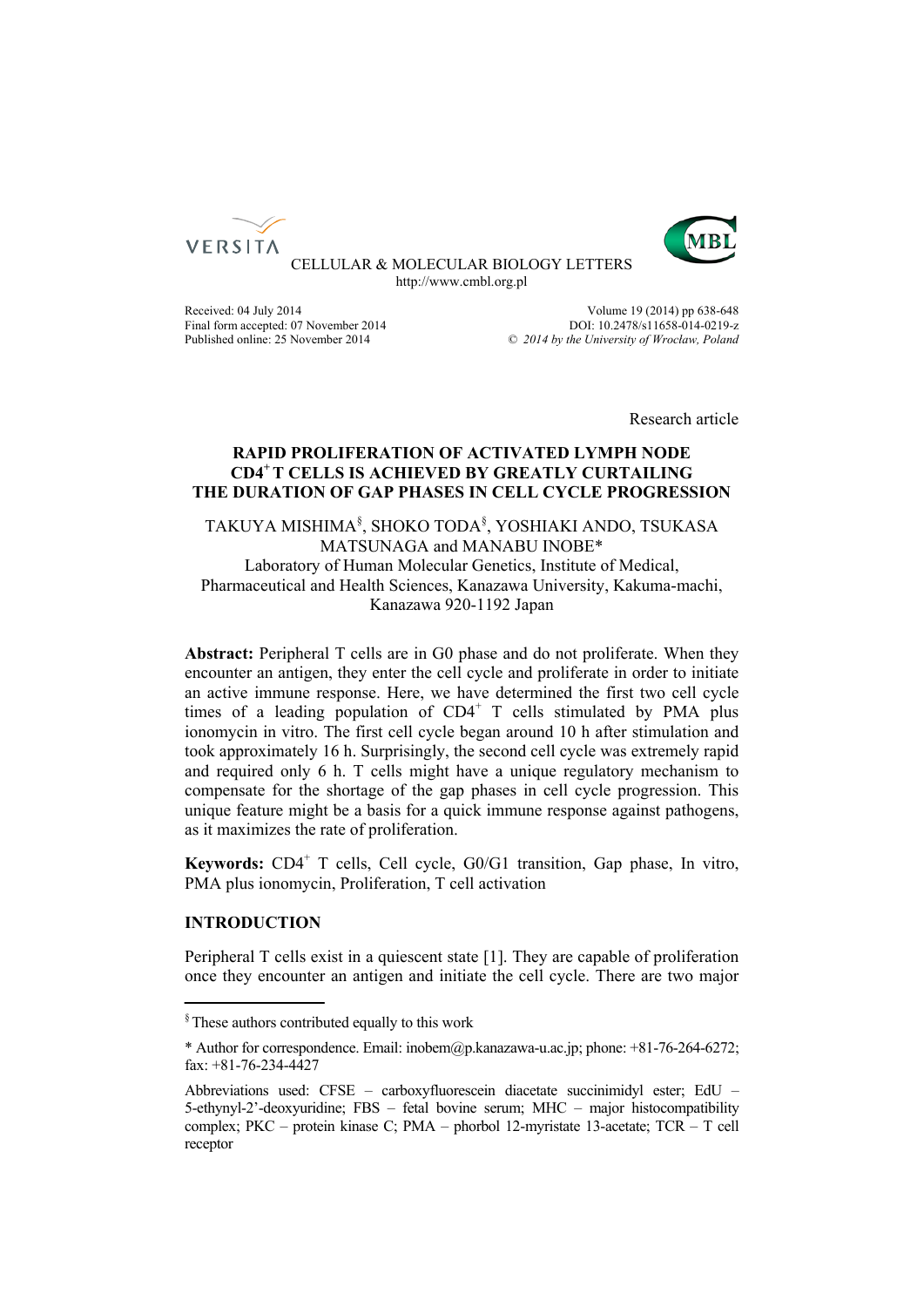populations of T cells differentiated by the expression of either CD4 or CD8 molecules. Following proliferation, both types of T cell differentiate into effector cells, but acquire different abilities. CD4<sup>+</sup> effector T cells produce cytokines, while  $CDS<sup>+</sup>$  effector T cells show cytotoxicity and play a distinct role in the immune system.  $CD4^+$  and  $CD8^+$  T cells develop from common precursor cells, which express both CD4 and CD8 molecules, and recognize the antigen via a T cell receptor (TCR) in the similar context of the major histocompatibility complex (MHC) molecule. Therefore, they are likely to have a similar regulatory mechanism to drive the cell cycle. Each T cell expresses the TCR specific for a distinct antigen, ensuring that the proliferation response occurs in the corresponding T cells. The T cells that can respond to a single antigen are very limited [2], so rapid proliferation is required to enable a quick immune response. Several reports have indicated that  $CD4^+$  T cells could duplicate as quickly as every 5 to 6 h in vivo [3–5], which implies a very rapid completion of the cell cycle. The nature of this cycle has yet to be well characterized.

T cell activation and subsequent proliferation are also induced by mitogens such as phorbol 12-myristate 13-acetate (PMA) plus ionomycin in an antigenindependent manner. PMA and ionomycin respectively stimulate protein kinase C (PKC) and  $Ca^{2+}$  influx, activating downstream TCR-initiated signaling. Thus, PMA and ionomycin together induce polyclonal T cell activation regardless of its TCR specificity. This solves the difficulty of measuring T cell proliferation due to the small precursor frequency for a certain antigen and allows us to track cell division. However, polyclonal stimulation induces diverse T cell proliferation and does not provide a suitable model to investigate cell cycle progression.

In this study, we focused on the  $CD4^+$  T cells, which are the first to enter each cell cycle phase, and determined minimum times to accomplish G1, S, G2 and M phases during the first two cell cycles.  $CD4^+$  T cells needed approximately 16 h to finish their first cell cycle, but only around 6 h for their second cell cycle. Surprisingly, the G1 and possibly G2 phases for the second cell cycle were almost completely absent, which enabled particularly rapid proliferation.  $CD4^+$  T cells might have a unique regulatory mechanism to compensate for the shortage of their gap phases and maximize their rate of proliferation.

#### **MATERIALS AND METHODS**

#### **T cell culture and FACS analysis**

Lymph nodes (cervical, axillary, brachial, inguinal, mesenteric, periaortic and pancreatic) were isolated from ddY mice aged 8–10 weeks. The mice had been euthanized according to the guidelines of the Animal Care and Use Committee in Kanazawa University. The lymph nodes were crushed to make a single cell suspension [6]. Lymph node cells were labeled for 15 min at  $37^{\circ}$ C with 2  $\mu$ M carboxyfluorescein diacetate succinimidyl ester (CFSE, Molecular Probes) to track mitotic divisions of T cells following stimulation. After 3 washes with PBS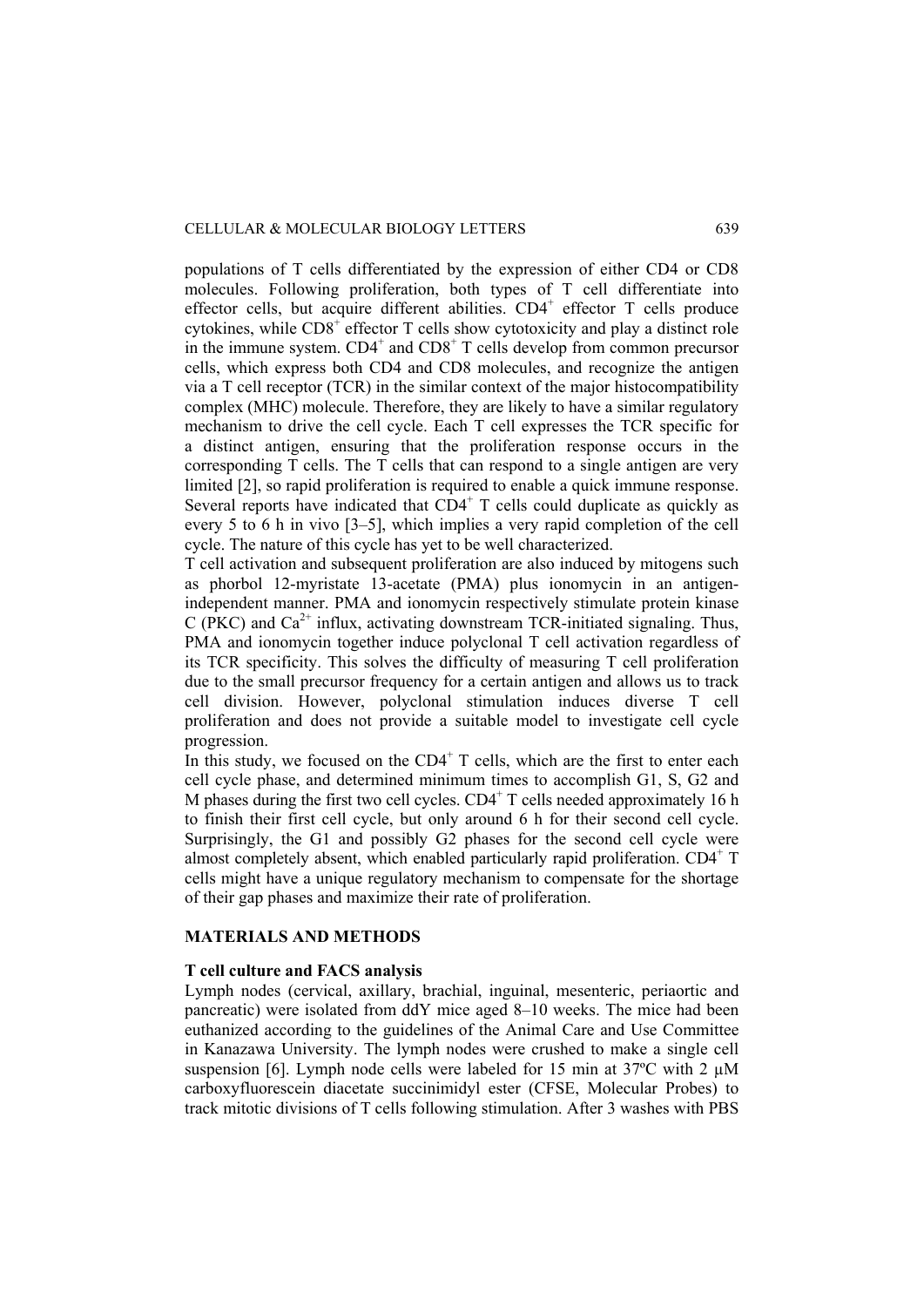containing 5% heat-inactivated fetal bovine serum (FBS), CFSE-labeled lymph node cells were inoculated at  $1.5 \times 10^6$  cells/ml along with the same density of non-labeled spleen cells prepared from the same mice. The cells were co-cultured in RPMI1640 containing 10% FBS supplemented with gentamycin (10  $\mu$ g/ml) and stimulated with PMA (2 ng/ml, Sigma-Aldrich) plus ionomycin (20 ng/ml, Sigma-Aldrich). To provide a co-stimulatory signal, anti-CD28 mAb from hybridoma PV1 [7] was added to the culture at a concentration of 2  $\mu$ g/ml. The cells were harvested from the culture at various times after stimulation and first treated with anti-FcγR II/III mAb from hybridoma 2.4G2 [8] to reduce nonspecific Ab binding.  $CD4^+$  T cells were then stained with biotin-labeled anti-CD4 mAb (GK1.5, BioLegend) followed by either PE-labeled (eBioscience) or APC-labeled (SouthernBiotech) streptavidin. The CFSE profiles were examined via flow cytometry using FACSverse and FACSuite software (Becton Dickinson).

# **Detection of G1, S, G2 and M phase initiation**

For the transition from G0 to G1, RNA transcription was detected using Pyronin Y (Sigma) staining. The cells harvested were fixed with 4% paraformaldehyde for 15 min and then the cell membranes were permeabilized with 0.02% Saponin (ICN Biomedicals) for 20 min. After that, the cells were treated with 100  $\mu$ g/ml Pyronin Y for 10 min before FACS analysis.

Initiation of the second and third G1 phases was estimated as the appearance of a cell division peak that is recognized by the CFSE dilution. For the S phase, 5-ethynyl-2'-deoxyuridine (EdU, 25 µM) was added to the culture for the last 15 min. EdU is a nucleoside analog that can be incorporated into newly synthesized DNA. The cells were then harvested and treated with the Click-iT EdU Flow Cytometory Assay Kit (Invitrogen) according to the manufacturer's instructions.

For G2, EdU was added at the beginning of culture and its concentration was reduced to 25 nM in order to identify a position where the cells have completed DNA replication in the FACS plots. The start of G2 phase was estimated as the time when the cells began to accumulate in this position.

Finally, M phase was evaluated via phosphorylation of histone H3 at a position S28, which occurs from prophase to telophase during mitosis [9, 10]. The cells were fixed with 70% ethanol for 20 min following antibody staining against CD4 and 4% paraformaldehyde crosslinking. The phosphorylated H3 was then stained with Alexa Fluor 647-labeled anti-histone H3 (pS28) mAb (BD Biosciences) before FACS analysis.

# **RESULTS**

# **Estimation of the transition time from G0 to G1 phase**

First, we tried to evaluate the transition from the quiescent state into the active cell cycle. We examined RNA transcription, since it begins after mitogenic stimulation [11]. Peripheral T cells have poorly developed cytoplasm, indicating minimal levels of intra-cellular biosynthesis, so RNA transcription is considered one of the indications of entry into the active cell cycle. RNA transcription is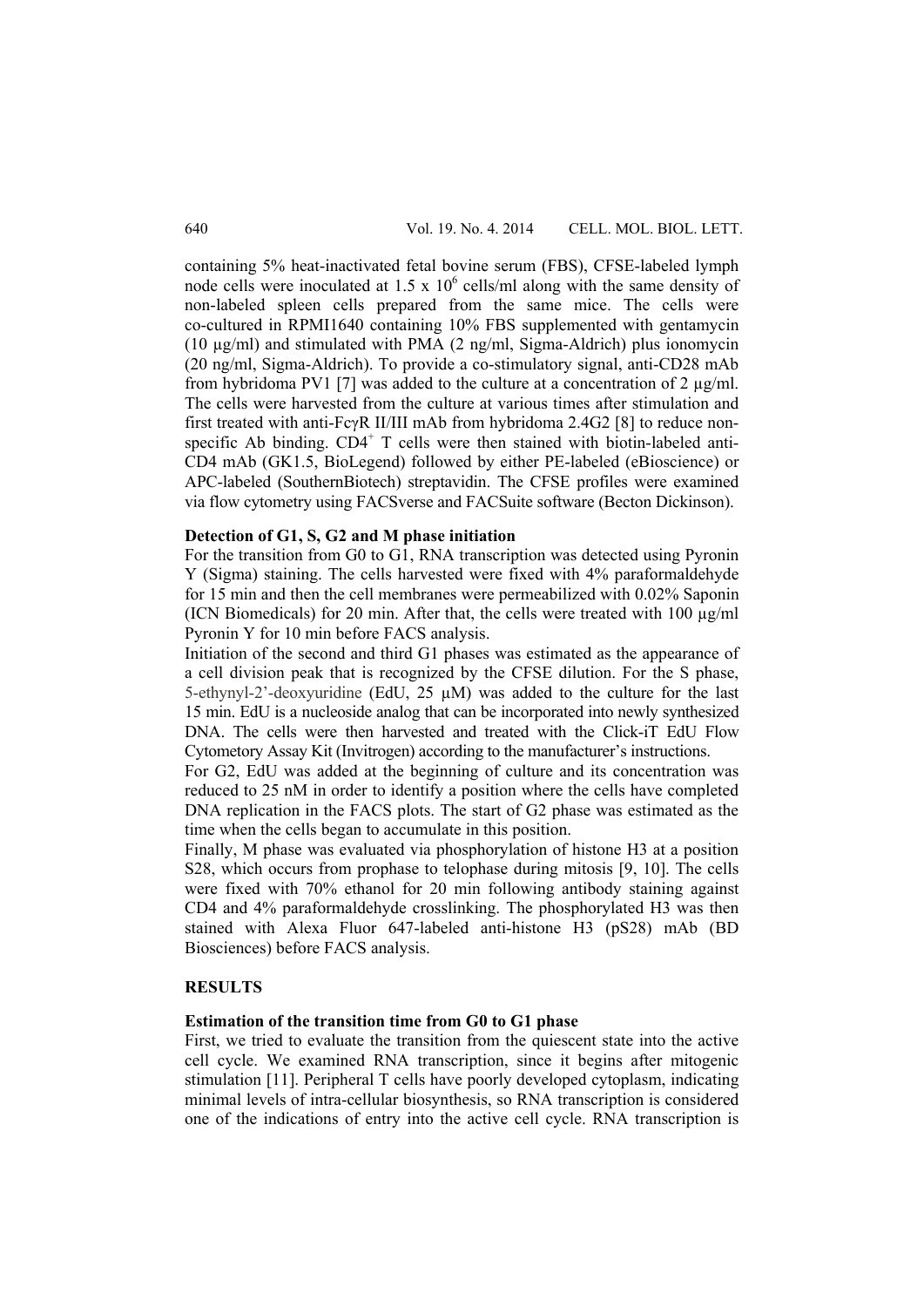easily detected via FACS analysis using the fluorescent dye, Pyronin Y [12]. CD4<sup>+</sup> T cells stimulated with PMA plus ionomycin along with anti-CD28 mAb for 6 h showed a single sharp peak in this assay (Fig. 1A). The cells containing more RNA appeared around 10 h after stimulation and their number gradually increased thereafter (Fig. 1B).



Fig. 1. Activated CD4<sup>+</sup> T cells initiate RNA transcription around 10 h after stimulation. A – Lymph node cells were labeled with CFSE and combined with spleen cells. The cells were stimulated with PMA  $(2 \text{ ng/ml})$  plus ionomycin  $(20 \text{ ng/ml})$  in the presence of anti-CD28 mAb (2 µg/ml). After 6, 10 or 14 h stimulation, the cells were harvested and stained with Pyronin Y. Representative histograms of the Pyronin Y fluorescence in the  $CD4^+$  T cells are shown. B – The mixture of CFSE-labeled lymph node cells and non-labeled spleen cells was stimulated as described in A and harvested at the indicated time points before FACS analysis. Pyronin Y-positive populations were determined. The average  $\pm$ SEM from three independent experiments is plotted against time.

# **Estimation of the first and second cell cycle times**

We next determined the cell cycle time through an evaluation of cell division identified by the CFSE dilution. When a cell undergoes division, CFSE distributes to daughter cells equally, resulting in 50% reduction of fluorescence. An additional peak with nearly half the fluorescence intensity was detected 28 h after stimulation (Fig. 2A). The third peak, which was expected to have 25% CFSE, was detected at 36 h (Fig. 2A). By quantifying the ratio of those second and third peaks, we could estimate the shortest times at which the cells entered into their second and third cell cycles – after roughly 26 and 32 h, respectively (Fig. 2B).  $CD4^+$  T cells needed approximately 16 h for their first cell cycle. Only ~6 h was sufficient to go through the second cell cycle. These results suggest that CD4<sup>+</sup> T cells dramatically change their cell cycle pattern during the second cell cycle.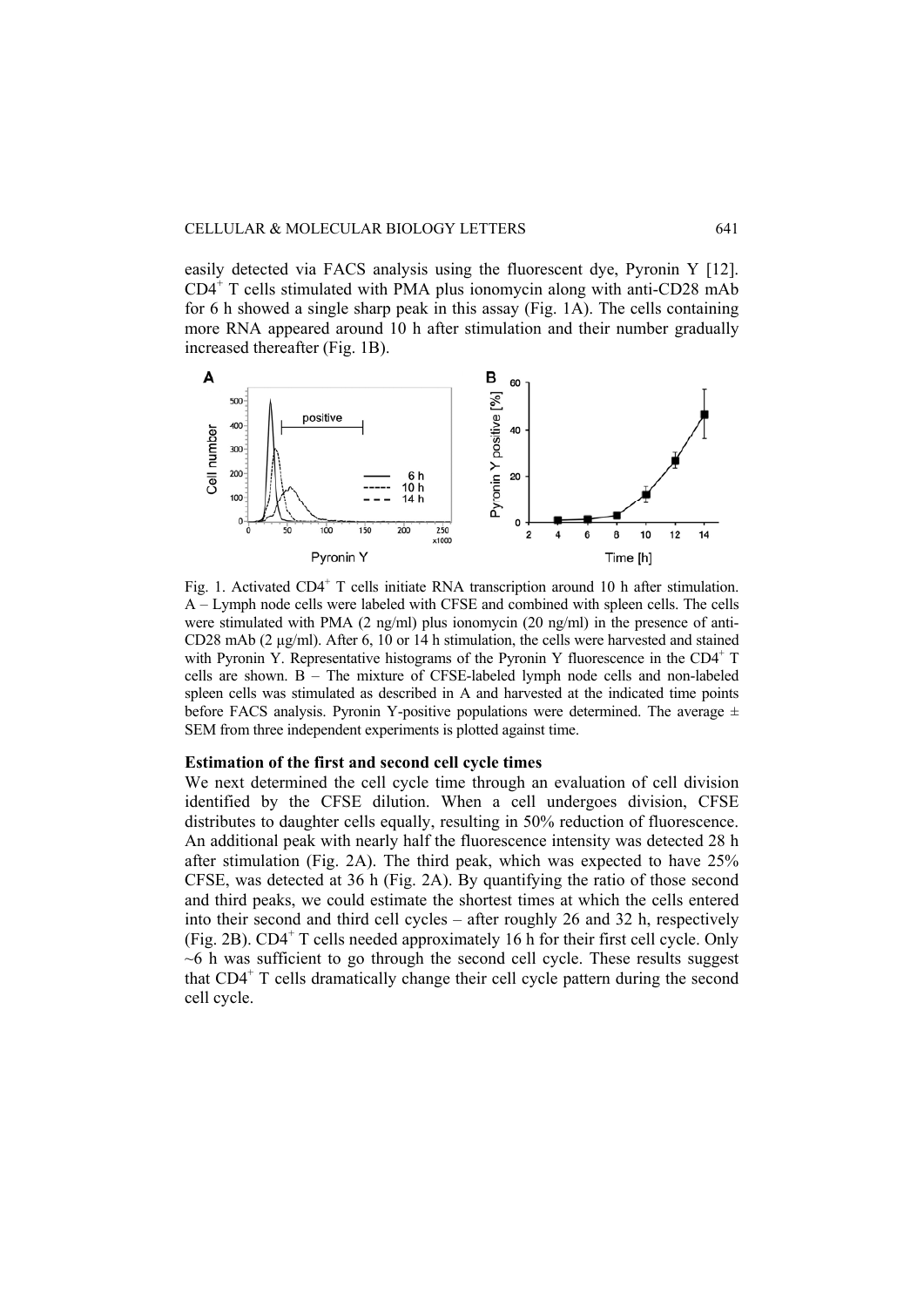

Fig. 2. The first and second division peaks for the  $CD4^+$  T cells appear at around 26 and 32 h, respectively. A – Lymph node cells were labeled with CFSE and combined with spleen cells. The cells were stimulated with PMA  $(2 \text{ ng/ml})$  plus ionomycin  $(20 \text{ ng/ml})$  in the presence of anti-CD28 mAb (2 µg/ml). After 22, 28 or 36 h stimulation, the CFSE fluorescence of CD4<sup>+</sup> T cells was analyzed via FACS. Representative profiles are shown. B – The mixture of CFSE-labeled lymph node cells and non-labeled spleen cells was stimulated as described in A and harvested at the indicated time points before FACS analysis. The numbers of cells in the second or third cell cycles were determined. The  $averages \pm SEM$  from three independent experiments are plotted against time.

# **Evaluation of S phase using EdU (a nucleoside analog)**

DNA replication during S phase is detected by an incorporation of its precursor analog. EdU is one of the nucleoside analogs used for this purpose [13]. When EdU is added to the culture for a short enough period of time, it was possible to distinguish the CD4<sup>+</sup> T cells that were synthesizing DNA (Fig. 3A and C). In combination with the CFSE fluorescence, CD4<sup>+</sup> T cells that were in either the first or second S phase could be detected separately. By determining those populations sequentially, we could estimate the time of S phase initiation  $(Fig. 3B$  and  $D)$ . At 14 h, none of the CD4<sup>+</sup> T cells had yet initiated DNA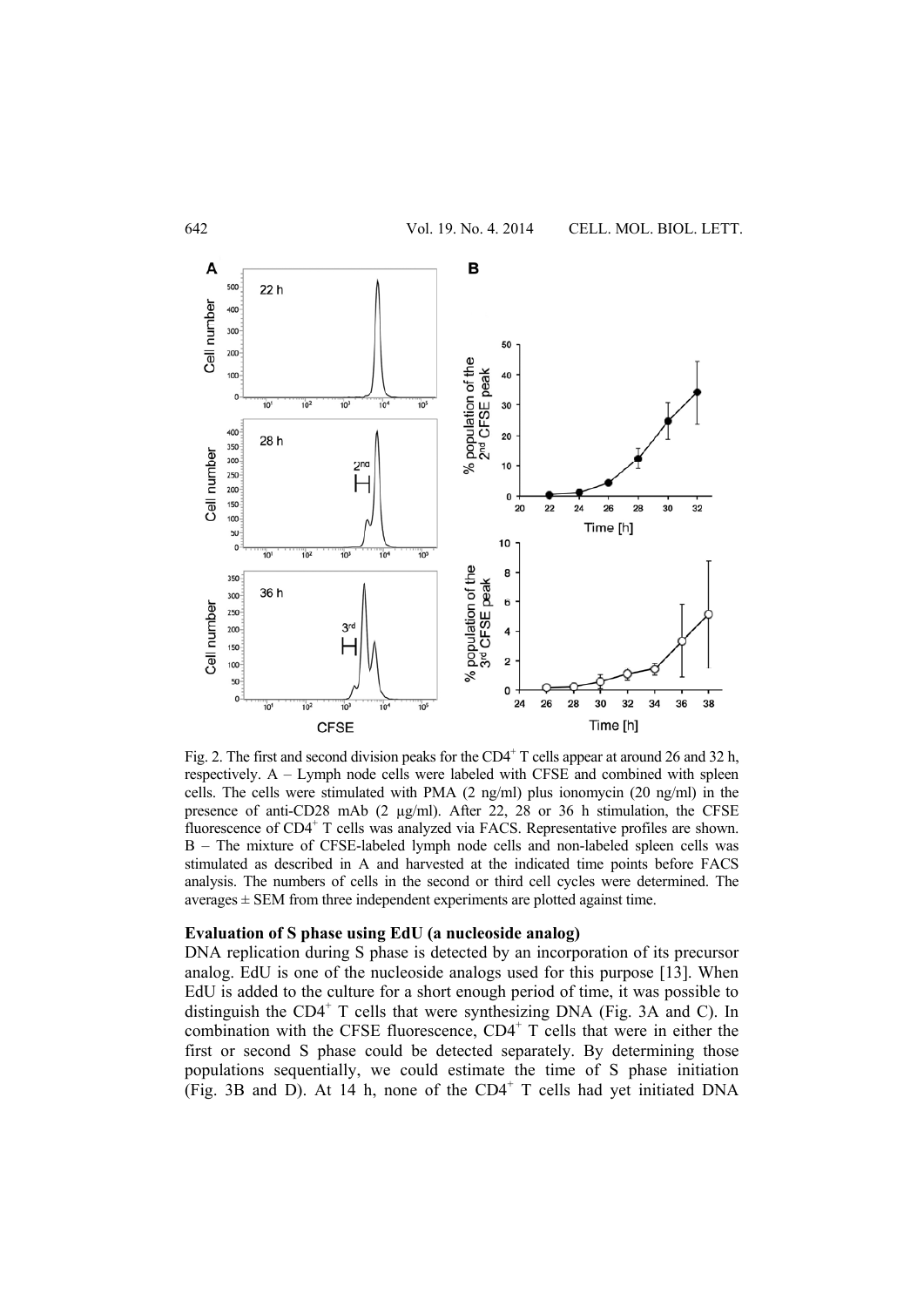synthesis, while those that incorporated EdU began to appear at around 18 h. Similarly, we could also determine the start of the second S phase at around 26 h.



Fig. 3. The first and second S phases of  $CD4^+$  T cells begin at around 18 and 26 h, respectively. Lymph node cells were labeled with CFSE and combined with spleen cells. The cells were stimulated with PMA (2 ng/ml) plus ionomycin (20 ng/ml) in the presence of anti-CD28 mAb (2  $\mu$ g/ml). After 22 (A) or 28 h (C) stimulation, the cells were harvested from the culture following an EdU (25 µg/ml) pulse treatment and stained as described in the Materials and Methods section for FACS analysis. The representative dot plots are shown. The cells identified by the gate indicated in the dot plots were EdU-positive and therefore replicating DNA during the last 15 min of culture. EdU-positive populations in either the first (B) or second (D) cell cycle were determined. The averages  $\pm$  SEM from three independent experiments are plotted against time.

When EdU was added at the start of culture,  $CD4<sup>+</sup>$  T cells continued to take up EdU until the end of the S phase. Thus, we could also estimate the entry into G2 phase using EdU. From sequential analysis, we identified positions where CD4<sup>+</sup> T cells finish either the first or second round of DNA replication in the FACS plots (Fig. 4). The populations included in these positions were carefully determined, thus providing the estimated times of the first and second G2 phases as approximately 24 and 32 h, respectively (Fig. 4).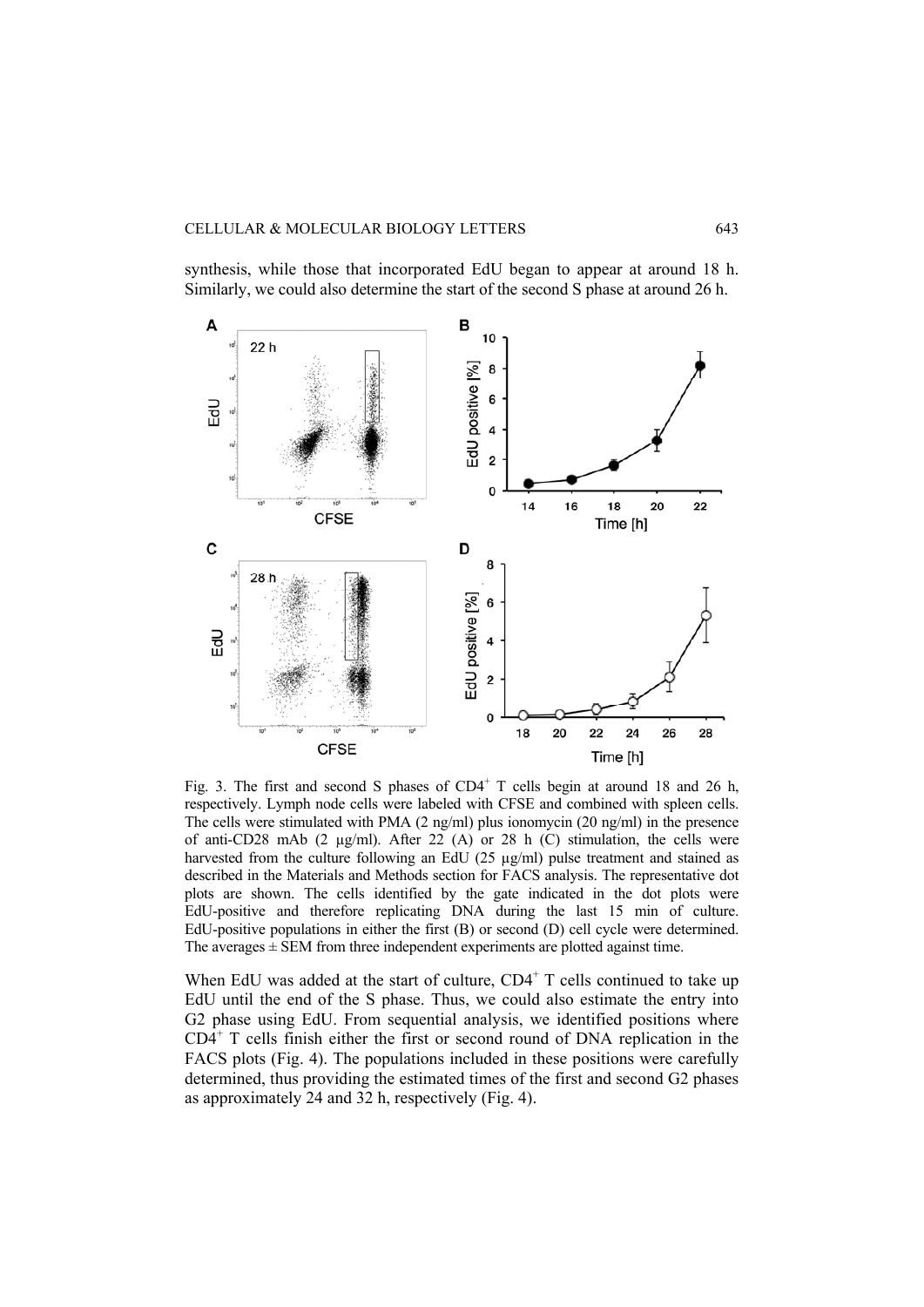

Fig. 4. The first and second G2 phases of  $CD4^+$  T cells begin at around 24 and 32 h, respectively. Lymph node cells were labeled with CFSE and combined with spleen cells. The cells were stimulated with PMA (2 ng/ml) plus ionomycin (20 ng/ml) in the presence of anti-CD28 mAb (2 µg/ml). EdU (25 ng/ml) was added at the start of culture in this experiment. After 28 (A) or 34 h (C) stimulation, the cells were harvested following an EdU treatment and stained as described in the Materials and Methods section for FACS analysis. The representative dot plots are shown. The cells identified by the gate in the dot plots contained the most abundant EdU and were therefore considered to have finished DNA replication but not yet finished cytokinesis. These populations in either the first (B) or second (D) cell cycle were determined. The averages  $\pm$  SEM from three independent experiments are plotted against time.

# **Evaluation of M phase via phosphorylation of histone H3**

Histone H3 is phosphorylated at position S28 during M phase [9, 10]. An available mAb binds to only the phosphorylated form of histone H3 at this position, making it a good marker to estimate the time to enter M phase. Simultaneous detection of cell division via CFSE fluorescence identified the populations in either the first or second M phase (Fig. 5). The time course analysis of those populations provided the times of M phase initiation as approximately 26 h for the first and 32 h for the second cell cycle (Fig. 5).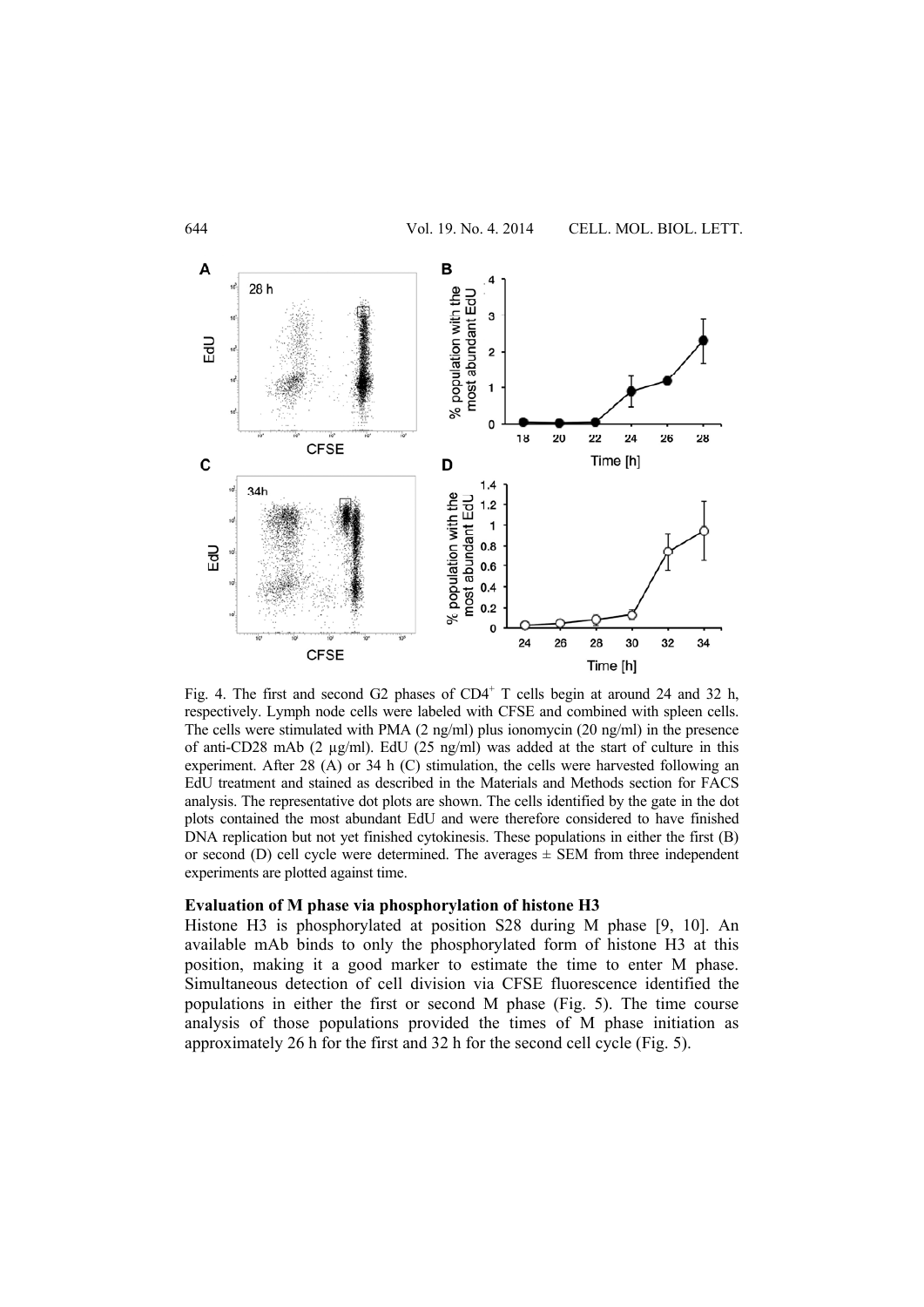

Fig. 5. The first and second M phases of  $CD4^+$  T cells begin at around 26 and 32 h, respectively. Lymph node cells were labeled with CFSE and combined with spleen cells. The cells were stimulated with PMA (2 ng/ml) plus ionomycin (20 ng/ml) in the presence of anti-CD28 mAb (2 µg/ml). After 30 (A) or 34 h (C) stimulation, the cells were harvested from the culture and stained with anti-phosphorylated histone H3 at position S28 mAb for FACS analysis. The representative dot plots are shown. The cells identified by the gate in the dot plots contained the phosphorylated histone H3. These populations in either the first (B) or second (D) cell cycle were determined. The averages  $\pm$  SEM from four independent experiments are plotted against time.

# **DISCUSSION**

In this study, we characterized the cell cycle progression of  $CD4<sup>+</sup>$  T cells during the first two cell divisions after mitotic stimulation. Although T cells show substantial diversity in proliferation, the sequential analysis of each phase has provided considerable details of the actual cell cycle pattern of this vigorously proliferating population (Fig. 6). T cells need approximately 26 h to accomplish the first cell division, but T cells are in G0 phase initially and considered to be out of the cell cycle for at least 3 to 5 h after stimulation. Lea et al. reported that there is a commitment point in this period and it controls the transition from G0 to G1 phase [1]. Therefore, we wanted to identify the point of entry into the active cell cycle from the quiescent state in order to estimate the duration and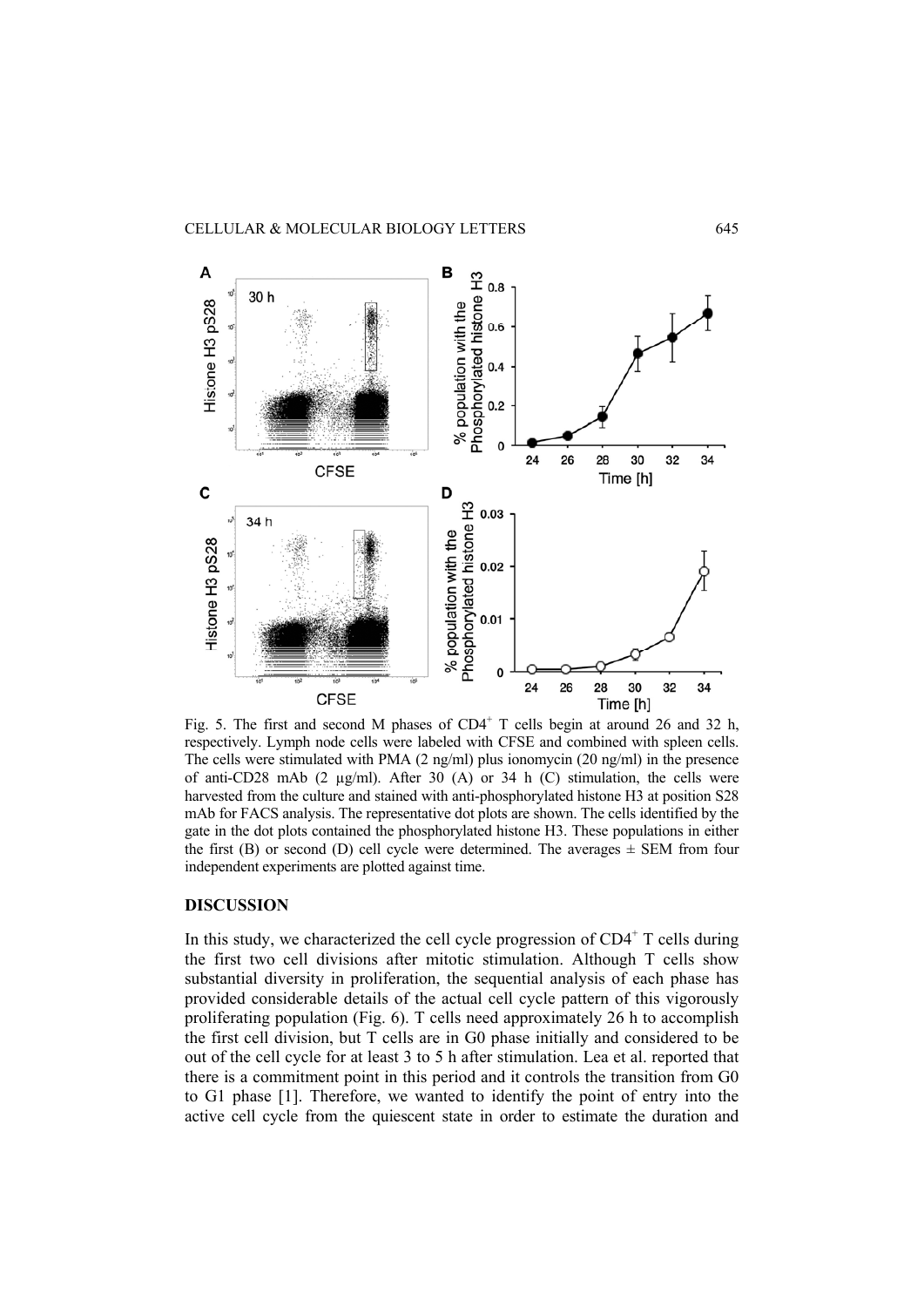timing of the first cell cycle. For this purpose, we chose RNA transcription, which starts around 10 h after stimulation. Several genes, including IL-2, are important for T cell proliferation. They are directly regulated by the TCR signal. Indeed, IL-2 mRNA transcription begins less than 2 h after stimulation in vivo [14]. Similarly rapid production of IL-2 was also observed in vitro under our own culture conditions (data not shown). Thus, the RNA transcription that begins around 10 h after stimulation, indicates a second wave of gene expressions and reflects the conversion of the cell state. Based on this criterion, the first cell cycle begins around 10 h after stimulation and takes approximately 16 h. By contrast, the second cell cycle needs only about 6 h, which is consistent with the observations in vivo [3–5]. The evidence indicates that the T cells are able to greatly curtail the duration of gap phases to maximize the rate of proliferation.

In this study, PMA plus ionomycin was used to stimulate T cells to determine the minimal cell cycle time. This polyclonal stimulation might induce an excess amount of growth factor such as IL-2, which may have an intense effect on the gap phases. Since the second cell cycle time seems to be very close to the doubling time estimated from in vivo expansion of the limited population of T cells [3–5], it will be important to determine whether those T cells show a similar cell cycle pattern.



Fig.  $6. \text{CD4}^+$  T cells dramatically shorten the cell cycle time by curtailing the duration of the G1 and G2 phase in the second cell cycle. The first and second cell cycle times of the leading population in  $CD4^+$  T cells following stimulation are shown. The length of each bar reflects the time of the corresponding cell cycle phase.

This cell cycle pattern consisting of only S and M phases resembles "cleavage division", which is the behavior of fertilized eggs during their early cell divisions [15]. Amphibian eggs accumulate a large stockpile during their maturation process. These abundant resources may enable gap phase-free cell cycle progression. Instead, their cell size becomes smaller and smaller every cell division until the midblastula transition.

Furthermore, there is no RNA synthesis. Since T cells transcribe RNA and grow in size even during this rapid cell cycle, our data suggest that the T cells are capable of synthesizing sufficient cellular components without gap phases. Like *Xenopus* eggs, T cells are also used as a model for study of cell cycle regulation [16–18]. Thus, our findings about cell cycle entry and progression after T cell activation not only provide the basis of T cell expansion during a course of immune response, but also suggest a unique regulatory mechanism in cell cycle progression.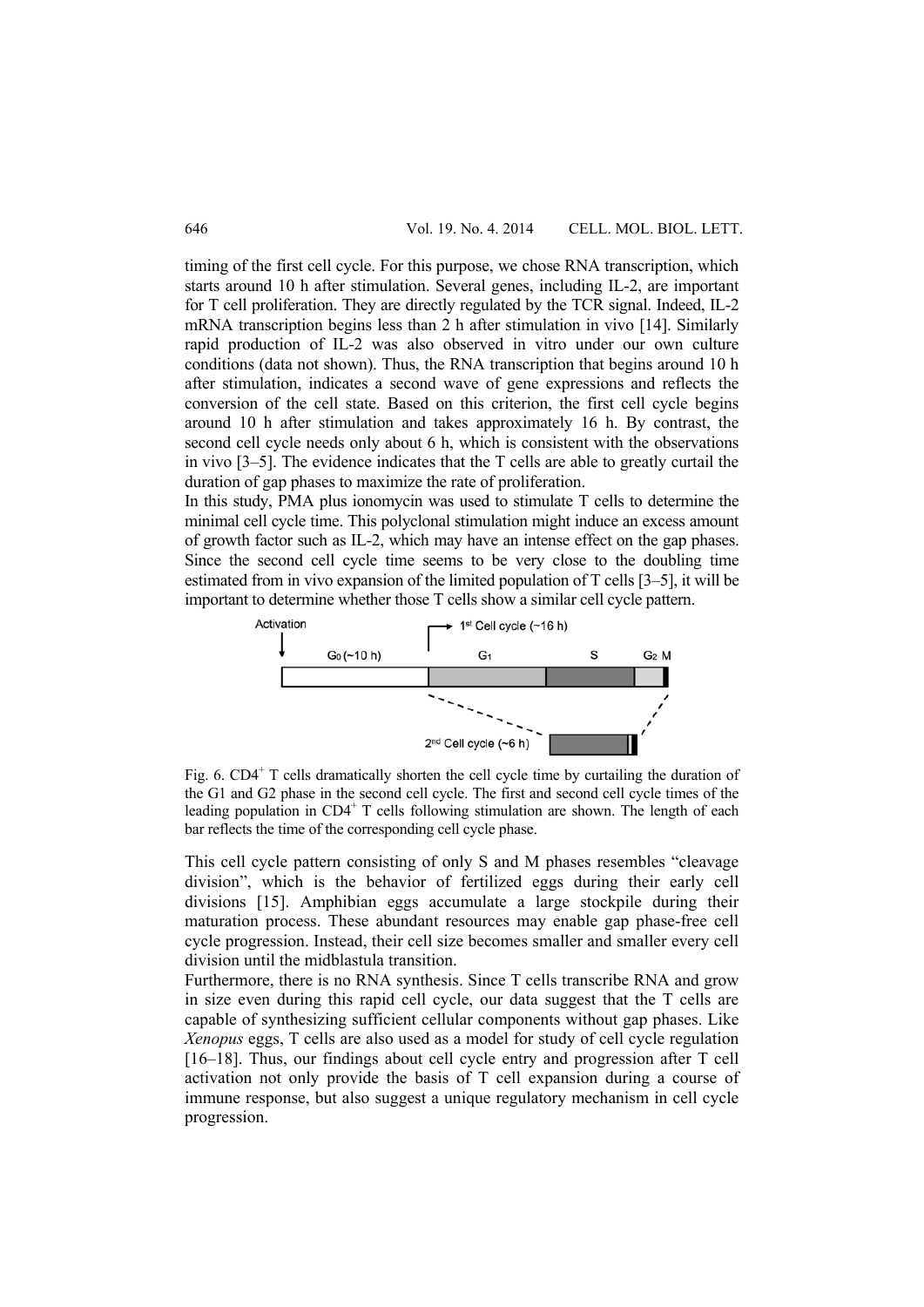# **REFERENCES**

- 1. Lea, N.C., Orr, S.J., Stoeber, K., Williams, G.H., Lam, E.W.F., Ibrahim, M.A.A., Ghulam, J.M. and Thomas, N.S.B. Commitment point during G0-->G1 that controls entry into the cell cycle. **Mol. Cell. Biol.** 23 (2003) 2351–2361.
- 2. Jenkins, M.K. and Moon, J.J. The role of naive T cell precursor frequency and recruitment in dictating immune response magnitude. **J. Immunol.** 188 (2012) 4135–4140.
- 3. Yarke, C.A., Dalheimer, S.L., Zhang, N., Catron, D.M., Jenkins, M.K. and Mueller, D.L. Proliferating CD4+ T cells undergo immediate growth arrest upon cessation of TCR signaling in vivo. **J. Immunol.** 180 (2008) 156–162.
- 4. Inobe, M. and Schwartz, R.H. CTLA-4 engagement acts as a brake on CD4+ T cell proliferation and cytokine production but is not required for tuning T cell reactivity in adaptive tolerance. **J. Immunol.** 173 (2004) 7239–7248.
- 5. Singh, N.J. and Schwartz, R.H. The strength of persistent antigenic stimulation modulates adaptive tolerance in peripheral CD4+ T cells. **J. Exp. Med.** 198 (2003) 1107–1117.
- 6. Ando, Y., Yasuoka, C., Mishima, T., Ikematsu, T., Uede, T., Matsunaga, T. and Inobe, M. Concanavalin A-mediated T cell proliferation is regulated by herpes virus entry mediator costimulatory molecule. **In Vitro Cell. Dev. Biol. Anim.** 50 (2014) 313–320.
- 7. Abe, R., Vandenberghe, P., Craighead, N., Smoot, D.S., Lee, K.P. and June, C.H. Distinct signal transduction in mouse CD4+ and CD8+ splenic T cells after CD28 receptor ligation. **J. Immunol.** 154 (1995) 985–997.
- 8. Unkeless, J.C. Characterization of a monoclonal antibody directed against mouse macrophage and lymphocyte Fc receptors. **J. Exp. Med.** 150 (1979) 580–596.
- 9. Hirata, A., Inada, K-I., Tsukamoto, T., Sakai, H., Mizoshita, T., Yanai, T., Masegi, O., Goto, H., Inagaki, M. and Tatematsu, M. Characterization of a monoclonal antibody, HTA28, recognizing a histone H3 phosphorylation site as a useful marker of M-phase cells. **J. Histochem. Cytochem.** 52 (2004) 1503–1509.
- 10. Goto, H., Tomono, Y., Ajiro, K., Kosako, H., Fujita, M., Sakurai, M. Okawa, K., Iwamatsu, A., Okigaki, T., Takahashi, T. and Inagaki, M. Identification of a novel phosphorylation site on histone H3 coupled with mitotic chromosome condensation. **J. Biol. Chem.** 274 (1999) 25543–25549.
- 11. Toba, K., Winton, E.F., Koike, T. and Shibata, A. Simultaneous three-color analysis of the surface phenotype and DNA-RNA quantitation using 7-amino-actinomycin D and pyronin Y. **J. Immunol. Methods** 182 (1995) 193–207.
- 12. Crissman, H.A., Darzynkiewicz, Z., Tobey, R.A. and Steinkamp, J.A. Correlated measurements of DNA, RNA, and protein in individual cells by flow cytometry. **Science** 228 (1985) 1321–1324.